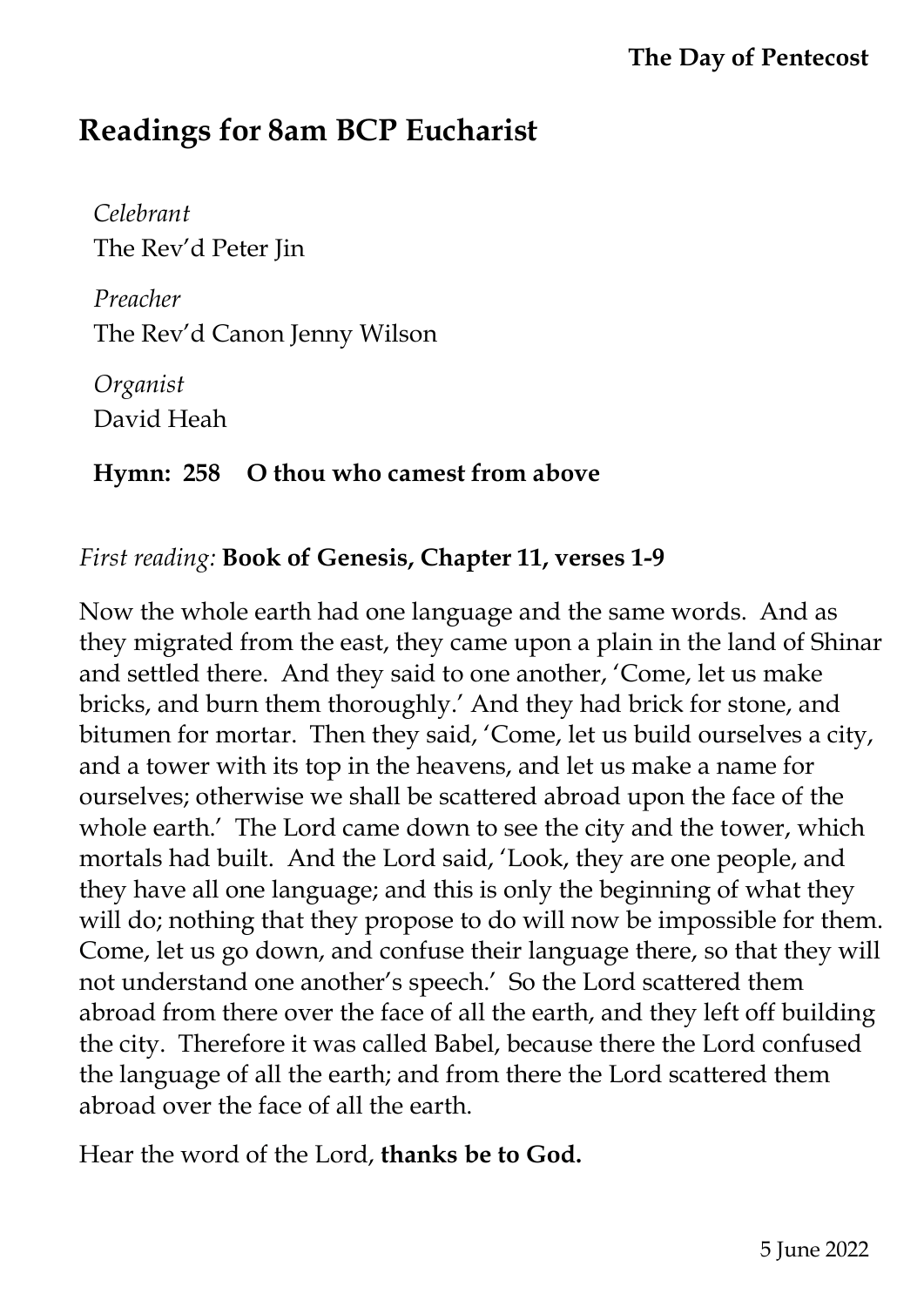#### *Second reading:* **Acts of the Apostles, Chapter 2, verses 1-21**

When the day of Pentecost had come, they were all together in one place. And suddenly from heaven there came a sound like the rush of a violent wind, and it filled the entire house where they were sitting.

Divided tongues, as of fire, appeared among them, and a tongue rested on each of them.

All of them were filled with the Holy Spirit and began to speak in other languages, as the Spirit gave them ability.

Now there were devout Jews from every nation under heaven living in Jerusalem.

And at this sound the crowd gathered and was bewildered, because each one heard them speaking in the native language of each.

Amazed and astonished, they asked, 'Are not all these who are speaking Galileans?

And how is it that we hear, each of us, in our own native language? Parthians, Medes, Elamites, and residents of Mesopotamia, Judea and Cappadocia, Pontus and Asia,

Phrygia and Pamphylia, Egypt and the parts of Libya belonging to Cyrene, and visitors from Rome, both Jews and proselytes,

Cretans and Arabs—in our own languages we hear them speaking about God's deeds of power.'

All were amazed and perplexed, saying to one another, 'What does this mean?'

But others sneered and said, 'They are filled with new wine.'

But Peter, standing with the eleven, raised his voice and addressed them: 'Men of Judea and all who live in Jerusalem, let this be known to you, and listen to what I say.

Indeed, these are not drunk, as you suppose, for it is only nine o'clock in the morning.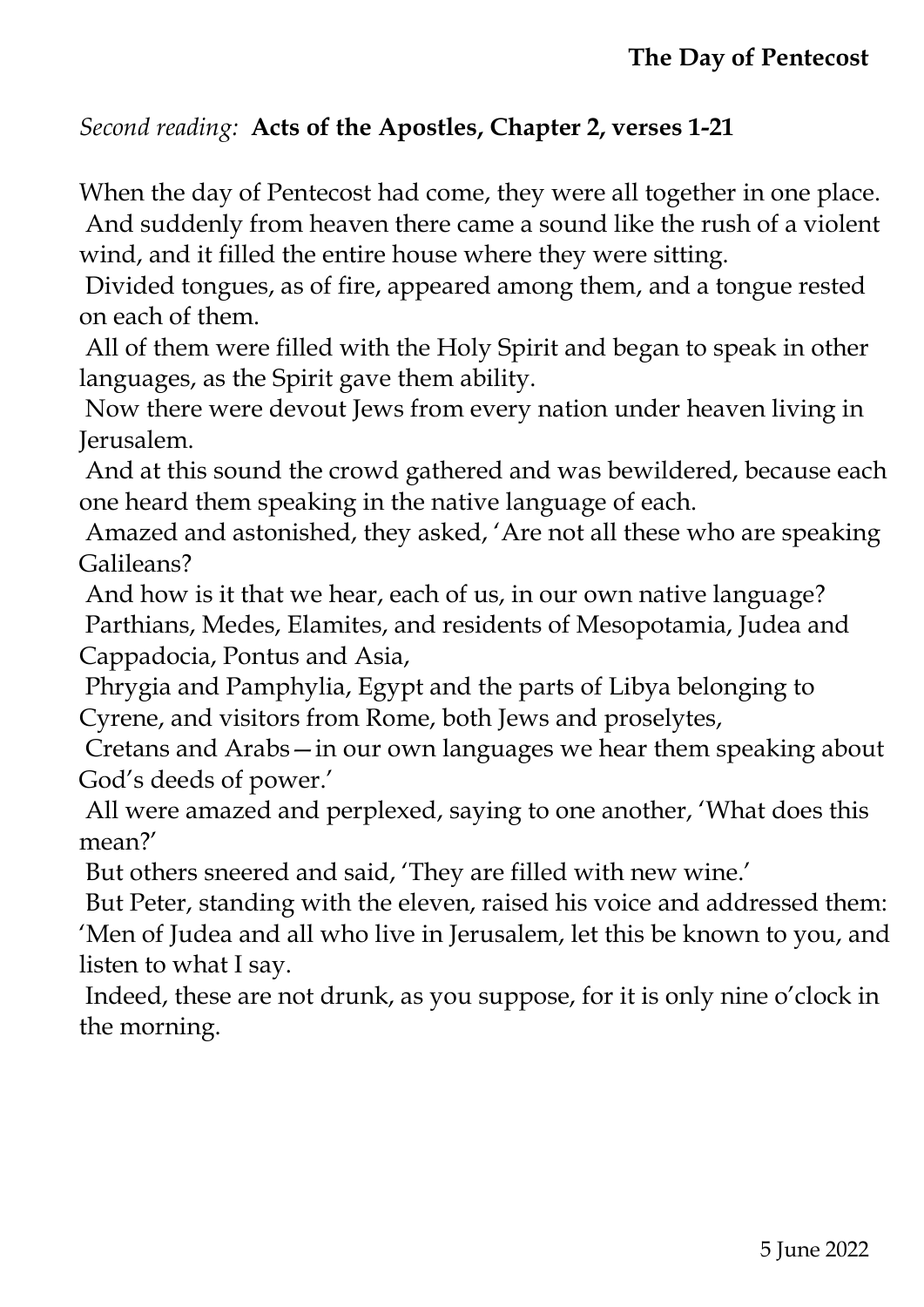No, this is what was spoken through the prophet Joel: "In the last days it will be, God declares, that I will pour out my Spirit upon all flesh, and your sons and your daughters shall prophesy, and your young men shall see visions, and your old men shall dream dreams. Even upon my slaves, both men and women, in those days I will pour out my Spirit; and they shall prophesy. And I will show portents in the heaven above and signs on the earth below, blood, and fire, and smoky mist. The sun shall be turned to darkness and the moon to blood, before the coming of the Lord's great and glorious day. Then everyone who calls on the name of the Lord shall be saved."

Hear the word of the Lord, **Thanks be to God.**